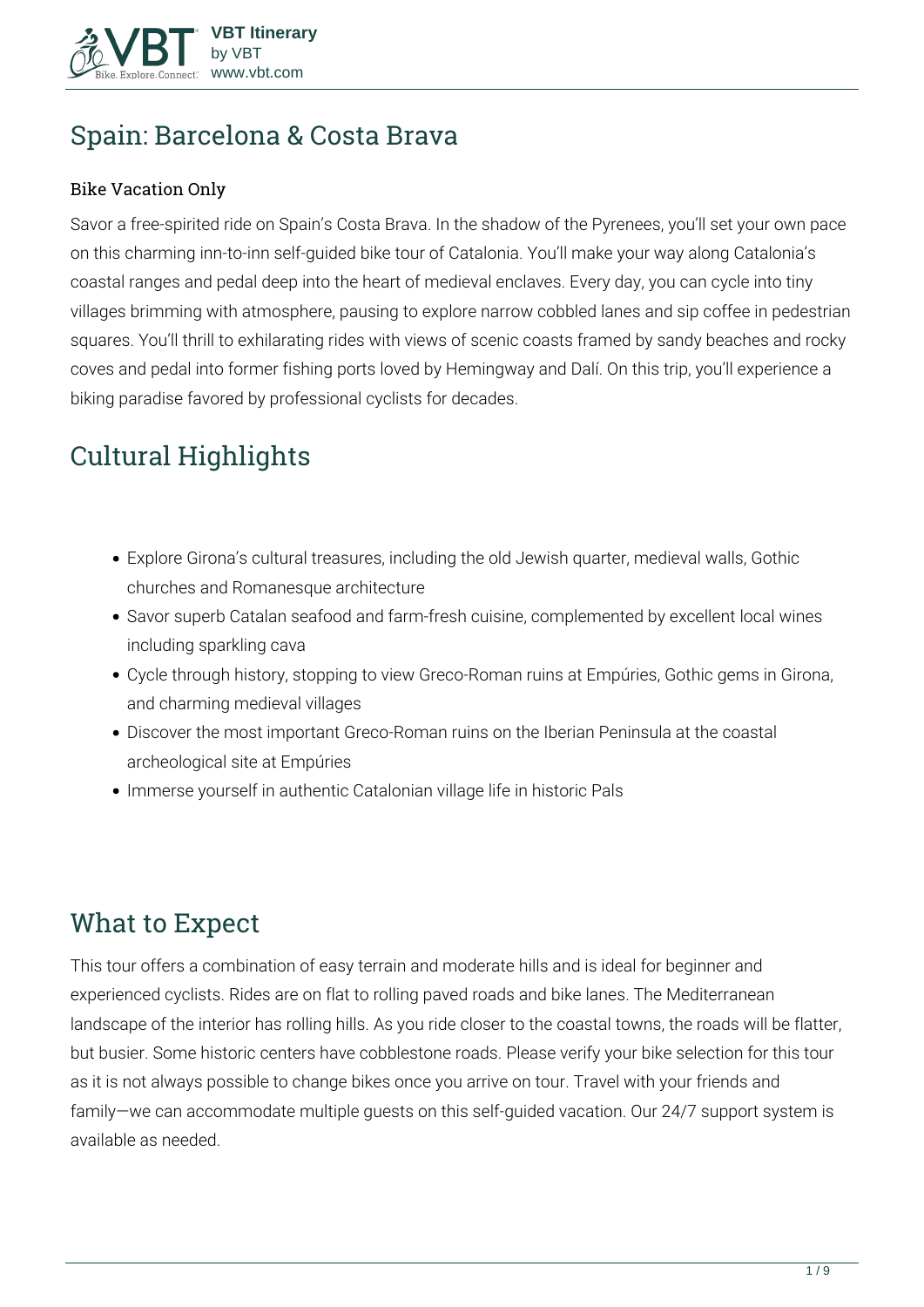

**Tour Duration:** 6 Days **Average Daily Mileage:** 18 - 31 miles **Group size:** 12 max

# **Climate Information**

#### **Average High/Low Temperature (°F)**

Mar 61º/44º, Apr 64º/47º, May 69º/54º, Jun 76º/60º, Sep 78º/62º, Oct 71º/55º

#### **Average Rainfall (in.)**

Mar 1.6, Apr 1.9, May 2.3, Jun 1.6, Sep 3.4, Oct 3.6

## **DAY 1: VBT Self-Guided Bicycle Vacation begins / Ride Girona loop**

We suggest arriving in Spain at least one day prior to the tour start date as your tour begins at 1:00 p.m. Make your own travel arrangements to Girona. For details, refer to your VBT Handbook.

Meet your VBT Local host at 1:00 p.m., along with any other VBT guests arriving on the same day, for your Welcome Orientation in the lobby of the Nord 1901 Girona (Career Nord 7-9, +972.411.522). Please be dressed and ready for cycling. Your Local host will be carrying a VBT sign and/or wearing a VBT garment.

The Welcome Orientation with your VBT Local host includes:

- An overview of the itinerary
- Bike fitting and equipment familiarization
- Review of the Ride with GPS navigation app
- Important contact information in case you need to reach your VBT Local host
- Safety briefing
- Local suggestions (restaurants, things to do, etc.)

Your self-guided bike tour begins as you set off on your own, following your Ride with GPS app. Your first invigorating ride creates a figure eight, leading you northwest of Girona into the Catalan countryside and the gently sloping foothills of the Pre-Pyrenees. You ascend gradually, taking in lovely views of the village of Montcal below. As you ride, you can take inspiration knowing the Rocacorba climb is nearby; this cycling ascent up Puigsou Mountain—named for the 12th-century sanctuary of Rocacorba near the summit—provides solid training for professional cyclists and hardy challenges for amateurs. For now, you turn south as rolling terrain takes you through the traditional Catalan town of Sant Medir known for its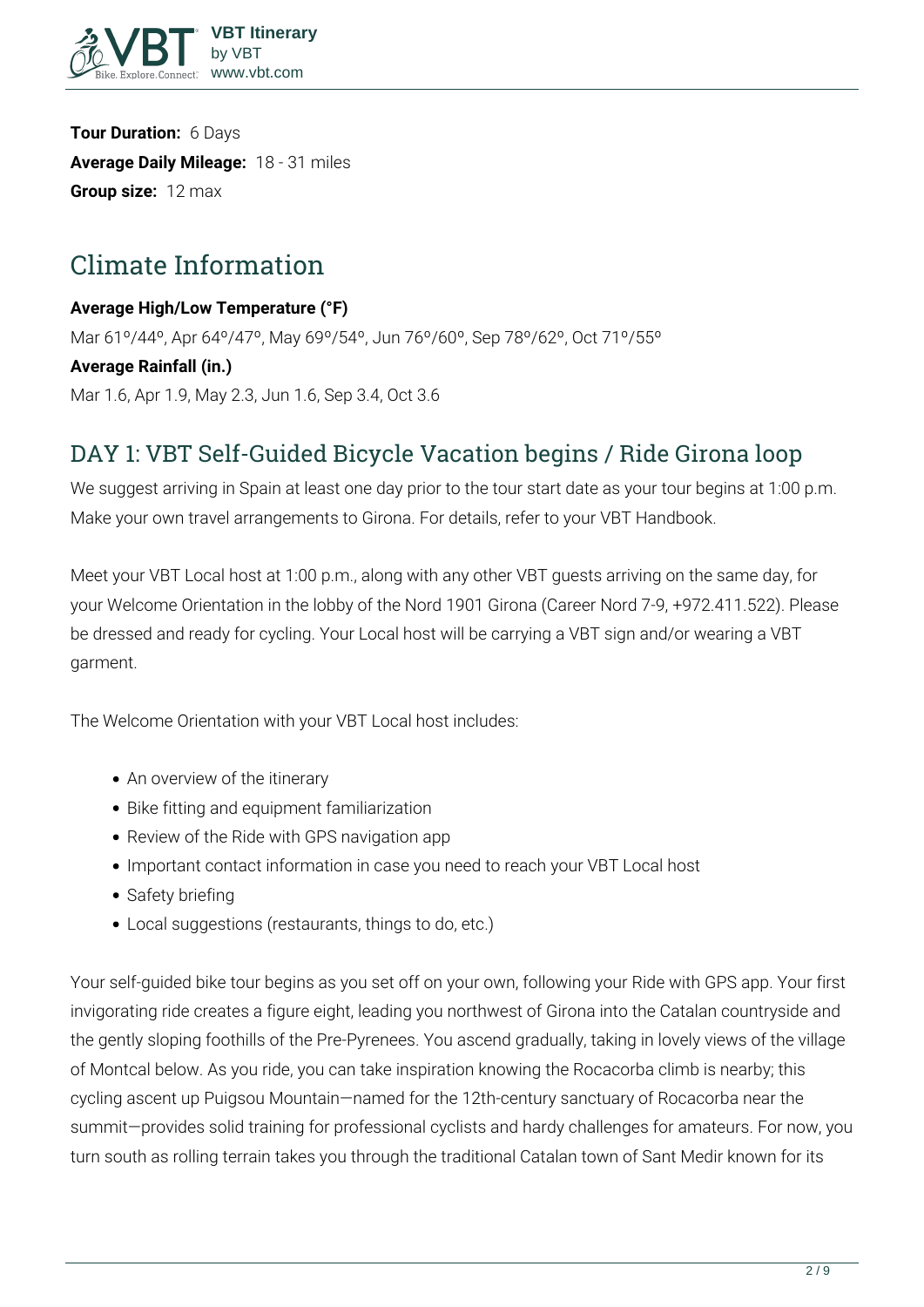

candy festival in early March. Then, enjoy an easy coast back to the center of Girona. Your hotel is steps away from the city's Old Town and pedestrian squares, rich with history and brimming with the excellent cuisine of the region.

**Today's Ride Choices**

Girona "under Roca Corba" loop — 28.6 km (17.8 miles)

**What to Expect:** Depart along city streets and ride into the countryside on secondary paved roads. You will pass horse farms and small villages, then gradually ascend to the highest point just past Montcal. Enjoy stunning views of Girona and the surrounding mountains, which will be part of the next day's ride, followed by a rolling descent back to the center of Girona. This ride allows you to get your legs moving and still have time to explore Girona.

## **Cumulative Distance Range:** 28.6 km (17.8 miles) **DAY 2: Cycle Girona to Pals / Move on Day**

Today you will cycle out of Girona heading east toward the Mediterranean. After winding your way out of the city, you have two options to get to the coast. One option contains a long climb favored by the many cyclists drawn to the region and you'll quickly see why, as you're surrounded by emerald-green hills and forests. Pause at the Els Angels chapel to admire its stonework along the way.

From the highest point, you will be rewarded with fantastic views northwest to the Pyrenees and east to the Mediterranean. Linger a while to take it all in, then coast your way to a flat finish through scenic fields and farming villages. The two options come together in Madremanya, then roll through the villages of Monells, Corçà, Ullastret, Canapost, and Peratallada. Each of these centers is worth a quick stop to do some exploring and soaking up the rural Catalan character. You'll find this network of quiet country roads, all paved and with little traffic, to be a cyclist's dream as you crisscross this Mediterranean landscape.

The ride ends at your hotel, located just outside the beautifully preserved village of Pals. Set in a garden surrounded by its own rice fields, typical of the region, you dine this evening in its Michelin-recognized restaurant.

**Today's Ride Choices**

Girona to Pals via Els Angels — 53.0 km (32.9 miles) | Girona to Pals through Foixa — 63.9 km (39.7 miles)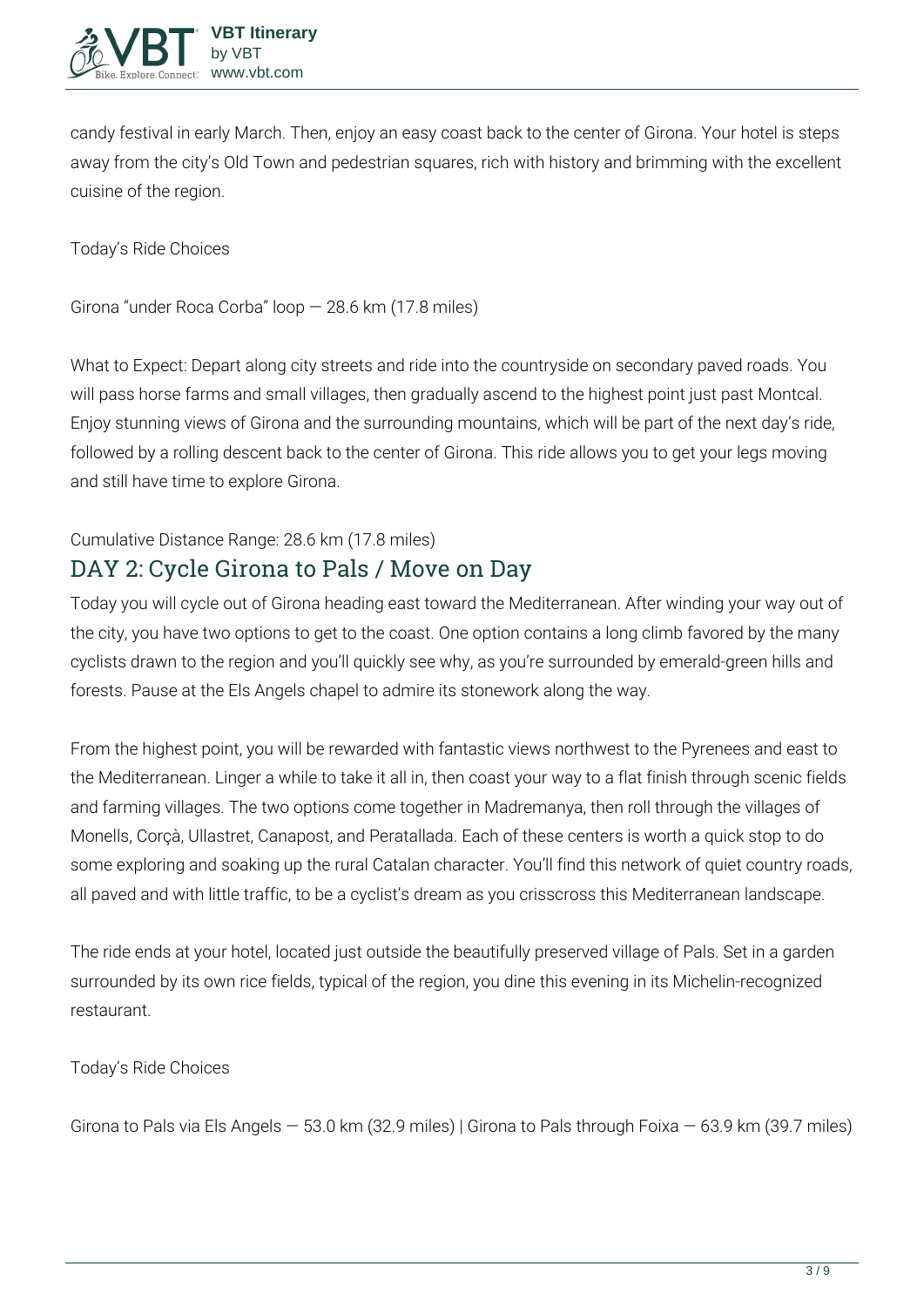

**What To Expect:**

**Girona to Pals via Els Angels**

Begin cycling from your city center hotel on pedestrian and city streets. After 4 km (2.4 miles), you will be outside the city and ready to begin a steady ascent to Els Angels. The highest point is at 15 km (9 miles) after which you'll coast almost 5 km (3 miles) downhill with some steep sections into the lovely medieval town of Madremanya. Another 5 km (3 miles) of descent brings you to Monells and rolling to flat farmland through several villages and finally to your hotel just outside Pals.

**Girona to Pals through Foixa** 

Begin cycling from your city center hotel on pedestrian and city streets. The route has some traffic in the first 8 km (5 miles) in Girona's outskirts then follows quiet country roads with two ascents after 20 km (12 miles) before getting to the lovely medieval town of Madremanya. Another 5 km (3 miles) of descent brings you to Monells and rolling to flat farmland through several villages and finally to your hotel just outside Pals.

#### **Included Meals:** Breakfast, Dinner

## **DAY 3: Pals to Llafranc / Move on Day**

Today's ride leads you to the shores of the Mediterranean Sea and Spain's Costa Brava. You will start your ride along bucolic country roads, passing meadows and fertile farmland. Catalan *masias*, country houses like the one you stayed in last night, round out this picturesque landscape. Your first destination today is Calonge, past the outskirts of La Bisbal d'Empordà. This is the province of Baix Empordà, or Lower Empordà, where gentle agricultural plains are topped by small ridgelines—all of it interlaced with a network of small rural roads that stretch for miles, ideal for cycling. Spend all the time you like exploring the 13th-century towers and walls of the Calonge castle, taking in views of the Bay of Sant Antoni.

Later, continue your breathtaking ride to Palamós, home to one of the last surviving fishing fleets along these shores. This seaside town is a beloved beach destination. Next, cycle through a coastal pine forest, arriving in Llafranc, a seaside resort with a small sandy beach where Ernest Hemingway and Salvador Dalí were said to have spent time. High above the town on a bluff, the historic Saint Sebastian lighthouse warns sailors of the rocky Saint Sebastian point below. Once you settle in to your hotel, take a short stroll to Llafranc's seaside promenade, where a range of restaurants awaits.

**Today's Ride Choices**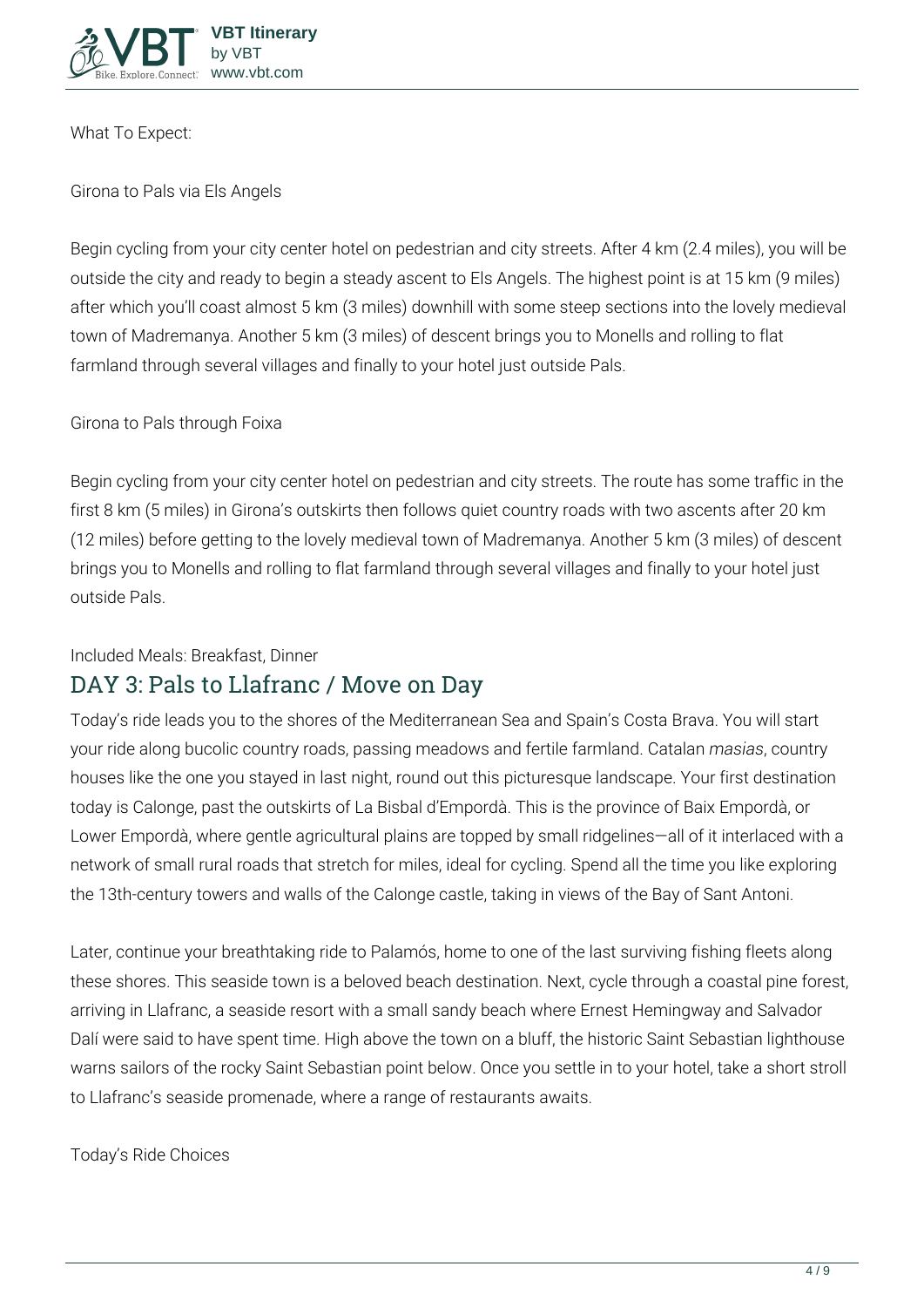

Pals to Llafranc  $-48.9$  km (30.4 miles) | Llafranc Challenging loop  $-20.5$  km (12.7 miles)

**Today's Optional Walk** Llafranc to Calella — 5 km (3.2 miles)

**What To Expect:**

**Pals to Llafranc** 

Roll out of Pals on flat rural paved roads through tiny villages and farmland. You will ride past the town of Peratallada, around the outskirts of the larger town of La Bisbal d'Empordà, then return to un-trafficked rural roads. A gradual climb of about two km (1.2 miles) leads up to a ridge where views of the Mediterranean Sea unfold. At 23 km (14 miles), an easy descent winds into Calonge, where you join slightly busier roads as you approach the coast. You will encounter the most traffic of your trip near Palamós, but then you will return to smaller, quieter roads. End your rewarding day by winding your way slightly downhill to seaside Llafranc (and a very short but steep ascent to hotel).

#### **Llafranc Challenging loop**

This short but challenging loop is for those who don't mind climbing (just over 1,500 feet) and want some more spectacular Costa Brava views. The route takes you north paralleling the coast, getting close to the seaside when possible, closest at the little port of Tamariu. After 11 km (7 miles), you turn inland and then loop south through the little massif of Begur, then coast mainly downhill past the outskirts of Palafrugell and back to Llafranc.

#### **Llafranc to Calella**

A stunning coastal out and back walk along the GR92 walking path, departs Llafranc's seafront and hugs the rocky coast and cliffs with tunnels and stairs above the cliffs and tiny coves populated by fishermen's homes. Enjoy Costa Brava's most iconic and lovely viewpoints. The route is signed and has handrails in certain locations, but appropriate footwear (sneakers) is highly recommended. Use Ride with GPS Route Notes or ask your hotel for a local map.

**Included Meals:** Breakfast

## **DAY 4: Llafranc to Empúries / Move on Day**

Today's ride takes you up and over the coastal range, through the gentle plains of the Costa Brava, then north from the Baix (or lower) Empordà to the Alt (or upper) Empordà—with ample opportunity to stop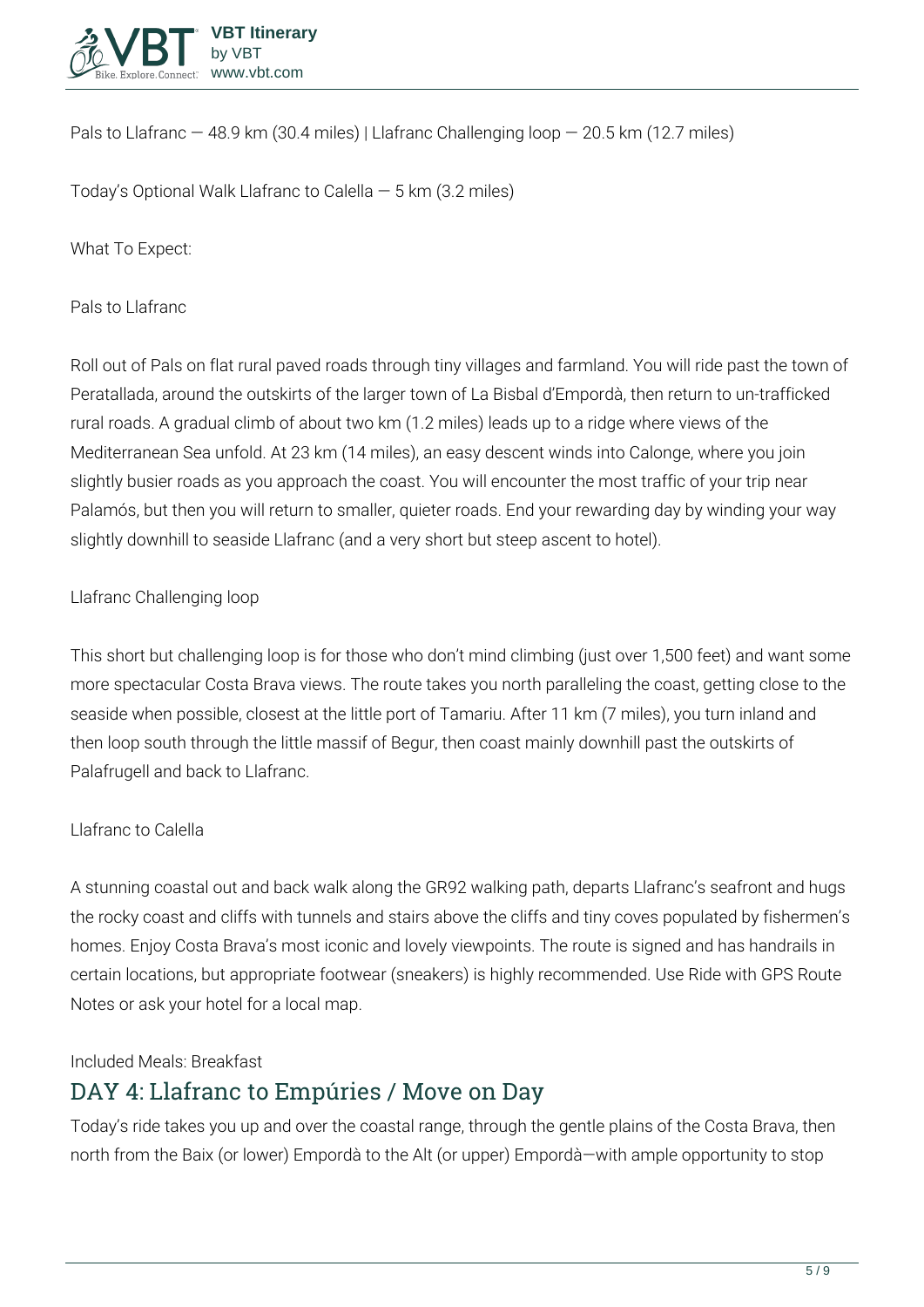

and explore. Your ride begins in a dreamy landscape of medieval towns and traditional *mas* farmhouses. You will skirt the town of Palafrugell—once a producer of cork harvested from local forests, and ride into the historic hilltop town of Pals. This remarkably restored medieval center boasts cobblestone streets framed with arches and stone balconies. Its 49-foot Romanesque tower—known locally as the *Torre de les Hores*, or the Tower of the Hours—was built between the 11th and 13th centuries.

Riding through rice paddies and orchards through medieval Palau-Sator village, you'll continue north to Torroella de Montgri, once an inland port for the Kings of Aragon until the Ter River silted up and changed its fate. As you continue cycling, you'll have the towering Montgri massif to the west. You are in the heart of Dali's native region as you enjoy an easy spin to the coast. Your hotel is conveniently located near Empúries, a fascinating archaeological site of Phoenician and Roman ruins.

**Today's Ride Choices**

Llafranc to Empúries  $-51.7$  km (32.3 miles)

**What To Expect:**

**Llafranc to Empúries** 

Today's ride starts with an initial ascent away from the coast of about 2 km (1.2 miles), so you may want to pocket a croissant for after. You skirt the town of Palafrugell and some busier roads, partially following a bike path. At about 17 km (10.5 miles), you enter the hilltop town of Pals. After riding through rice paddies and orchards and medieval Palau-Sator, you encounter busier roads and the town streets of Torroella de Montgri. You are soon back to slightly rolling rural paved roads until you reach 46 km (28.5 miles) at Albons. A short hitch north along the coast leads to your hotel.

**Cumulative Distance Range:** 51.7 km (32.3 miles)

#### **Included Meals:** Breakfast

## **DAY 5: Empúries / Stay Put Day**

Take today to kick back and enjoy your seaside hotel. You can paddle board or relax on the beach, then stroll through the former fishing port of nearby L'Escala. Anchovies were the main catch here and remain central to the town's annual October festival. If you'd like to visit the fascinating ruins at Empúries, there's a shared-use path next to your hotel that leads you there. Also worth exploring are the port of L'Escala itself, the Old Town, and the Archaeology Museum of Catalonia Empúries. If you wish, you can use your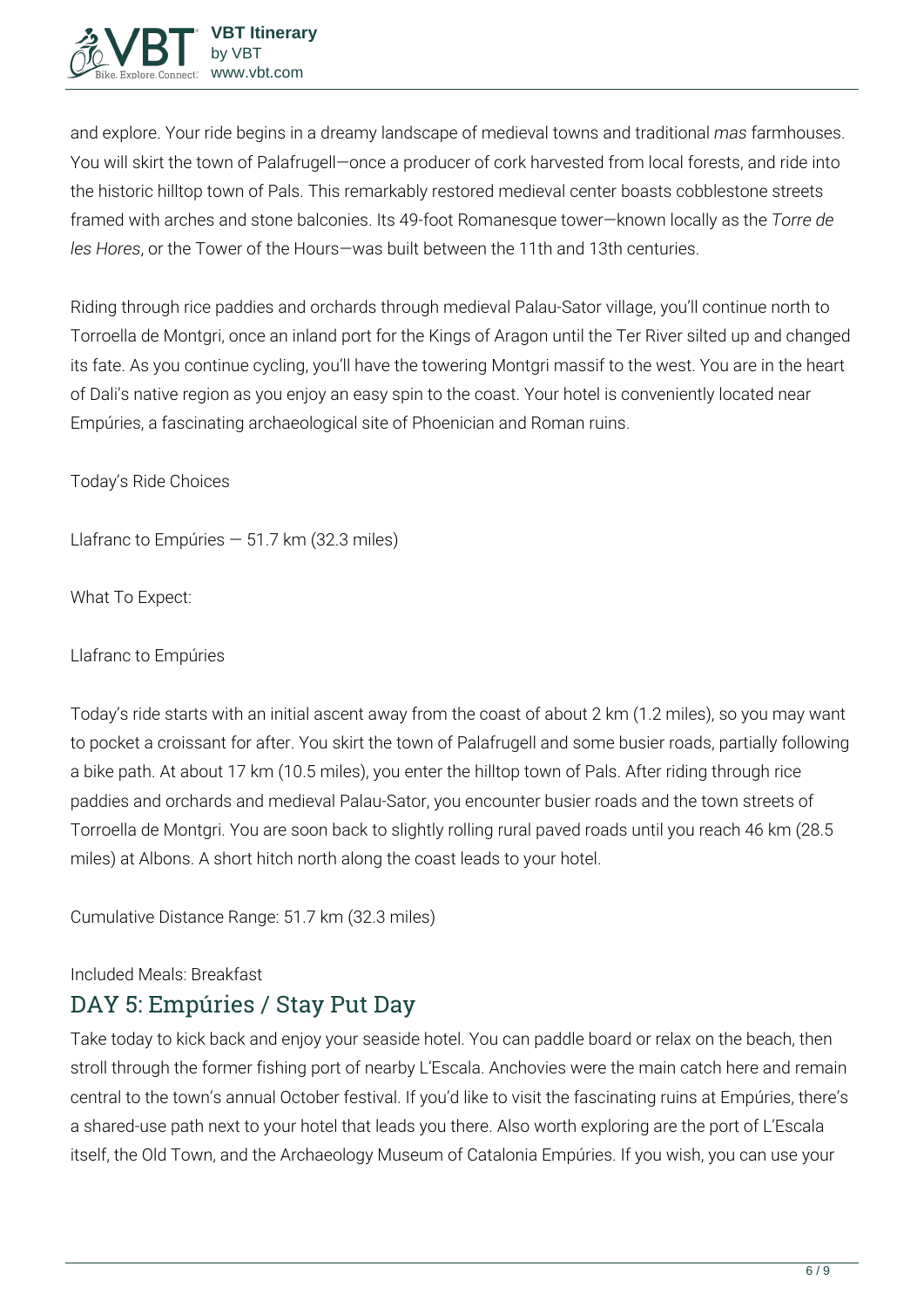hotel's spa facilities at your expense; the cost is €17 per person (price subject to change) and reservations are recommended.

If you're up for more riding today, you can follow a scenic 49km (29mile) loop that leads you inland and gains some elevation that provides spectacular views of the Bay of Roses and the Pyrenees. After your descent, you will circle back, returning to the shore at Sant Pere Pescador, a pretty town along the River Fluvià near the coast. Take some time to enjoy the long sandy beach, explore the 14th-century castle, and find a café for a lunch of fresh seafood. Afterward, as you ride parallel to the coast, you will pass the archaeological site at Empúries, the most important Greco-Roman ruins on the Iberian Peninsula. Pause here to explore, admiring the ancient Roman wall and some incredibly preserved mosaics.

This evening, consult our recommendations for a spot to enjoy a final dinner and celebrate your exploration of the Costa Brava. Restaurants in Sant Martí d'Empúries are a 10-minute walk away while L'Escala is 30 minutes.

**Today's Ride Choices**

Empúries loop  $-49.1$  km (30.5 miles)

**What To Expect:**

**Empúries loop** 

Ride inland away from the seaside, initially through rolling farmland. After an initial climb, ride along a high plateau with views of the Pyrenees and the Bay of Roses. A quick descent then turns quickly and ascends to the highest point of the day at around the 23.6 km mark (14.6 miles). A sustained descent rolls through farms and villages, then traverse some rolling hills until the route flattens back out at the plain at Sant Thomas de Fluvià. At Sant Pere Pescador you cross the Fluvià River and turn south, paralleling the coast through the medieval town of Sant Martí d'Empúries and to your hotel.

**Cumulative Distance Range:** 49.1 km (30.5 miles)

**Included Meals:** Breakfast

# **DAY 6: VBT Self-Guided Bicycle Vacation ends**

Enjoy breakfast at your hotel and depart on your own. For details, refer to your VBT Handbook. Depending upon your destination, it may not be possible to depart for the U.S. on the last day of the tour. Please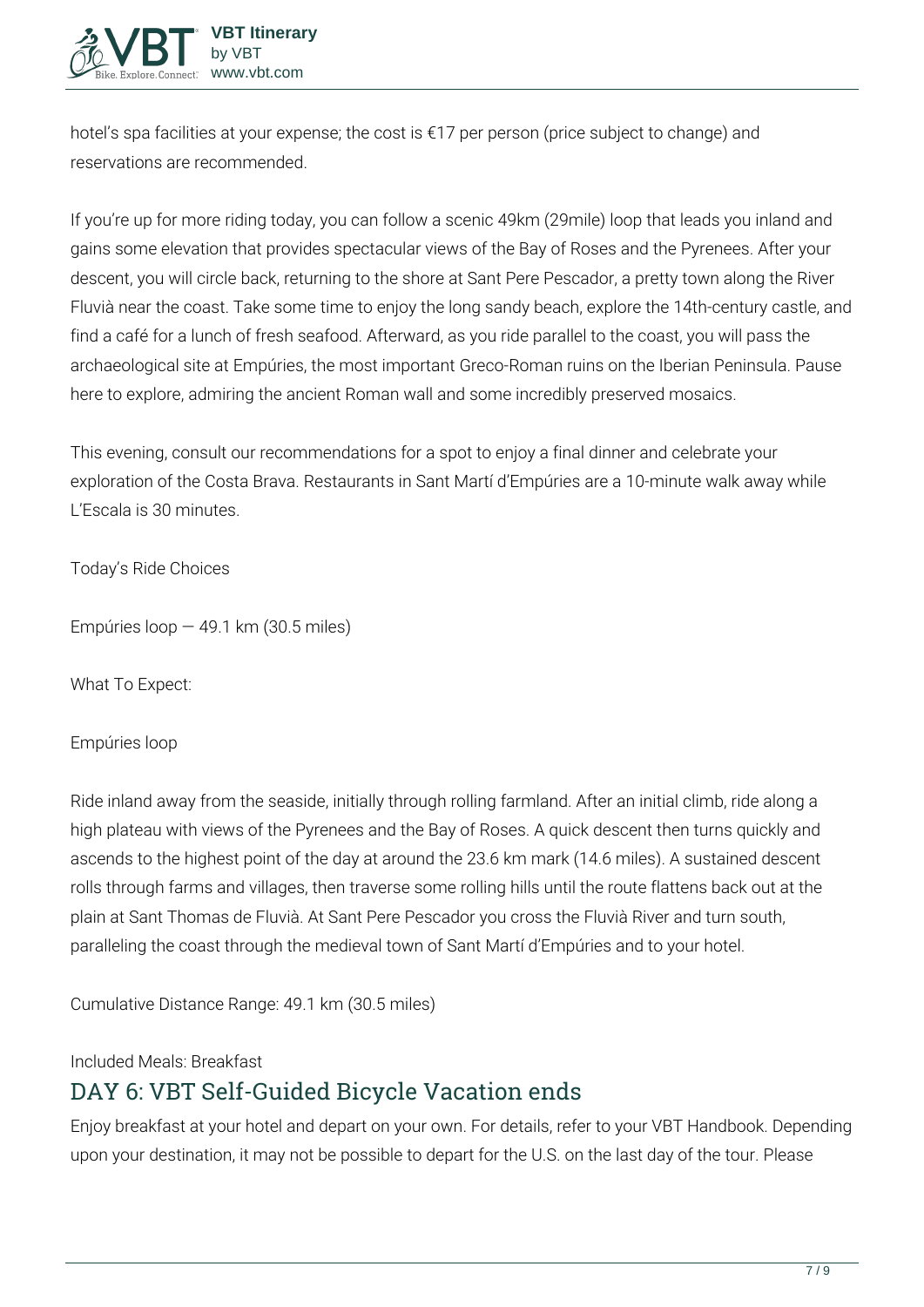

check airline schedules carefully. If you plan to schedule return flights immediately following the tour's conclusion, please call your airline directly for specific check-in requirements.

**Taxi to Barcelona:** Your hotel can help arrange the 1 hour 45 minutes direct taxi ride, cost approximately €230 one way for one to four passengers.

**Included Meals:** Breakfast

# **Accommodations**

May vary depending on departure date.

### Hotel Nord 1901 (Day: 1)

Located in the historic heart of Girona, the Nord 1901 Hotel was completely renovated in 2009 to offer sophisticated flair and modern amenities while still preserving the ambiance of its Old Town setting. Intimate and family-operated, it is within walking distance of Girona's main attractions, including the colorful houses along the River Onvar, the Plaza Independencia, the Jewish quarter, the cathedral, and a wide range of popular restaurants and cafés. Enjoy breakfast on the garden terrace and take advantage of the only garden in the city center with a swimming pool. Each luxurious room is equipped with climate control, a safe, hot-water kettle for coffee- and tea-making, flat-screen TV, free WiFi and a private bath with shower, bathrobe, slippers and hairdryer.

### Hotel Es Portal (Day: 2)

Es Portal Hotel Gastronòmic occupies a lovingly restored 16th-century typical Catalan "masia" farmhouse. Situated in manicured grounds with a swimming pool, it is surrounded rice fields, a key ingredient in the classic cuisine of the Emporda region served in its fine-dining restaurant. Spacious rooms with wooden floors look out onto its gardens. It is located about one kilometer from the historic center of Pals with its medieval tower and narrow streets.

### Hotel mas Pastora (Day: 3)

Situated in the fishing village of Llafranc, Hotel Mas Pastora boasts a rich history as an 18th-century Catalan country house that once belonged to the noble Marquises de Cruilles. Its current family has owned the property since the 1930s and has lovingly created a beautiful, garden-like setting. This charming, air-conditioned hotel, recently restored as an eco-friendly property, boasts energy-efficient construction, solar panels, and rainwater recycling. Swim in the salt-water pool or walk down to the beach, just a few hundred feet away. Wind down your day at the bar with a tapas menu and local wines.